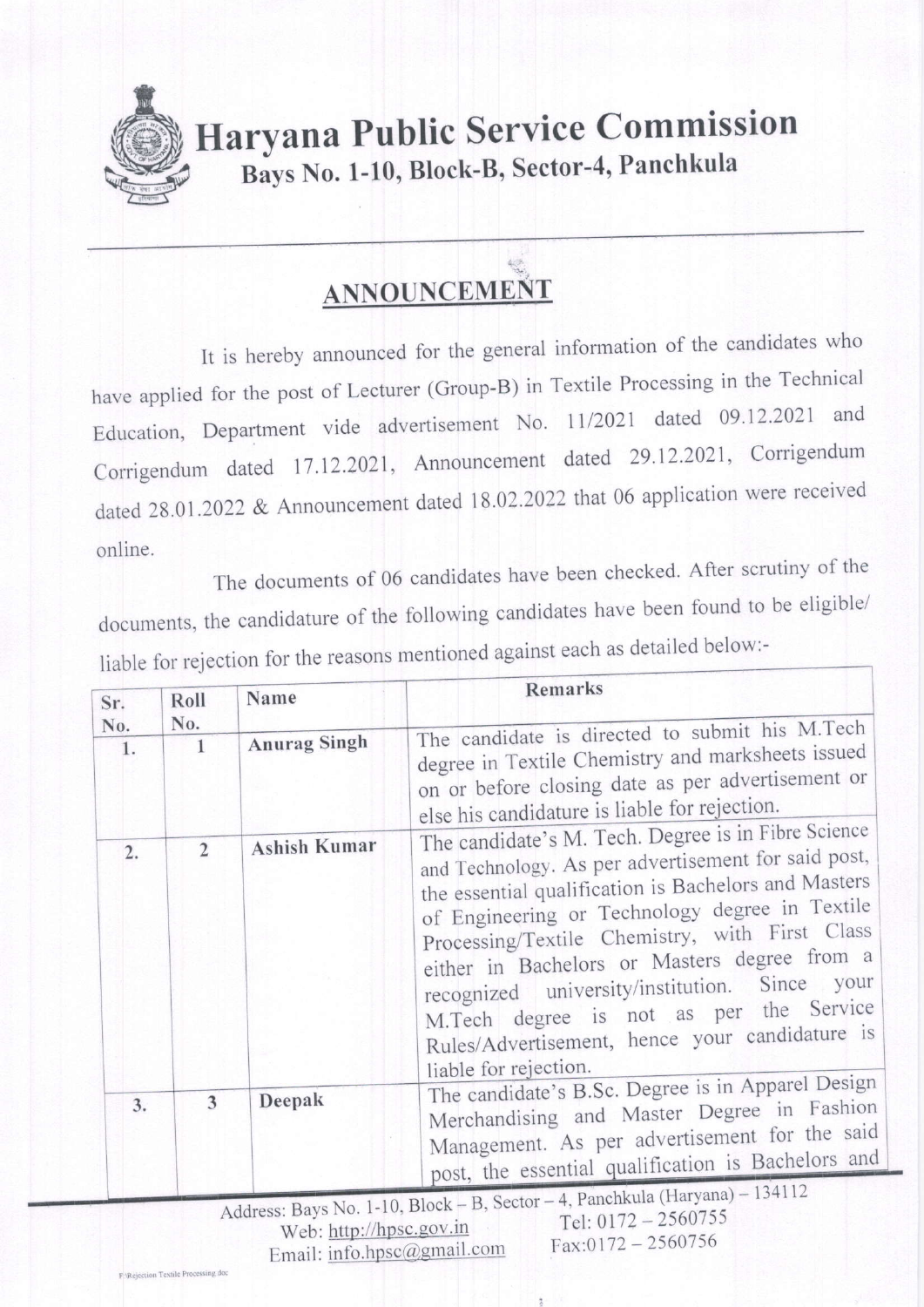|                     |                     |                         | Masters of Engineering or Technology degree in<br>Textile Processing/Textile Chemistry, with First<br>Class either in Bachelors or Masters degree from a<br>recognized university/institution. Since your B.Sc.<br>Degree in Apparel Design Merchandising and<br>Master Degree in Fashion Management degree is<br>not as per the Service Rules/Advertisement, hence<br>your candidature is liable for rejection.                                                                                                                                                                                                              |
|---------------------|---------------------|-------------------------|-------------------------------------------------------------------------------------------------------------------------------------------------------------------------------------------------------------------------------------------------------------------------------------------------------------------------------------------------------------------------------------------------------------------------------------------------------------------------------------------------------------------------------------------------------------------------------------------------------------------------------|
| $\overline{4}$<br>5 | $\overline{4}$<br>5 | Pankaj Kumar            | Eligible as per advertisement/Service Rules.                                                                                                                                                                                                                                                                                                                                                                                                                                                                                                                                                                                  |
|                     |                     | Ravi Raj                | The candidate's B.Tech. Degree is in Textile<br>Engineering and M.Tech. Degree in Textile<br>Chemical Processing. As per advertisement for the<br>said post, the essential qualification is Bachelors<br>and Masters of Engineering or Technology degree<br>in Textile Processing/Textile Chemistry, with First<br>Class either in Bachelors or Masters degree from a<br>recognized university/institution. Since<br>your<br>B.Tech. Degree in Textile Engineering and<br>M. Tech. Degree in Textile Chemical Processing is<br>not as per the Service Rules/Advertisement, hence<br>your candidature is liable for rejection. |
| 6                   | 6                   | Vipin<br>Kumar<br>Yadav | The candidate's M. Tech. Degree is in Textile<br>Chemical Processing. As per advertisement for the<br>said post, the essential qualification is Bachelors<br>and Masters of Engineering or Technology degree<br>in Textile Processing/Textile Chemistry, with First<br>Class either in Bachelors or Masters degree from a<br>recognized university/institution. Since<br>your<br>M. Tech. Degree in Textile Chemical Processing<br>the<br>Service<br>is not as per<br>degree<br>Rules/Advertisement, hence your candidature is<br>liable for rejection.                                                                       |

The candidates whose candidature has been rejected in the above table, are directed to make representation, if any, against their proposed rejection alongwith documentary proof latest by l1:00 AM on 08.03.2022 on Email i.e. sr2hpsc@gmail.com, failing which it will be presumed that you have nothing to say against your proposed rejection and your candidature will finally be rejected. The representation without any supporting documents and received after the due date/time

|                                     |                            | Address: Bays No. 1-10, Block – B, Sector – 4, Panchkula (Haryana) – 134112 |  |
|-------------------------------------|----------------------------|-----------------------------------------------------------------------------|--|
|                                     | Web: http://hpsc.gov.in    | Tel: $0172 - 2560755$                                                       |  |
| G:\Rejection Textile Processing.doc | Email: info.hpsc@gmail.com | $Fax:0172 - 2560756$                                                        |  |